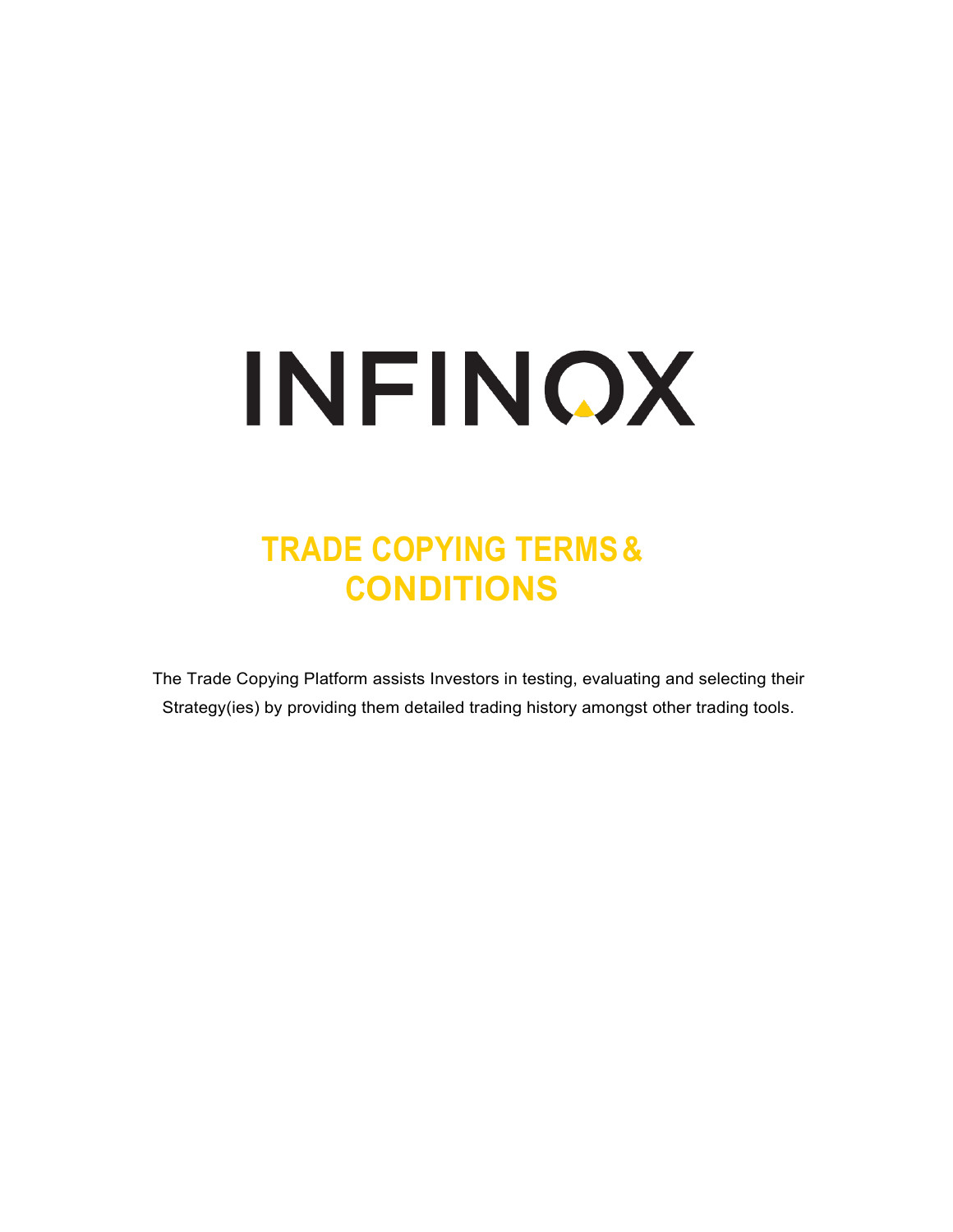# **Contents**

| 1.  |  |
|-----|--|
| 2.  |  |
| 3.  |  |
| 4.  |  |
| 5.  |  |
| 6.  |  |
| 7.  |  |
| 8.  |  |
| 9.  |  |
| 10. |  |
| 11. |  |
| 12. |  |
| 13. |  |
| 14. |  |
| 15. |  |
| 16. |  |
| 17. |  |
| 18. |  |
| 19. |  |
| 20. |  |
| 21. |  |
| 22. |  |
| 23. |  |
| 24. |  |
| 25. |  |
| 26. |  |
| 27. |  |
| 28. |  |
| 29. |  |
| 30. |  |
| 31. |  |
| 32. |  |
| 33. |  |
| 34. |  |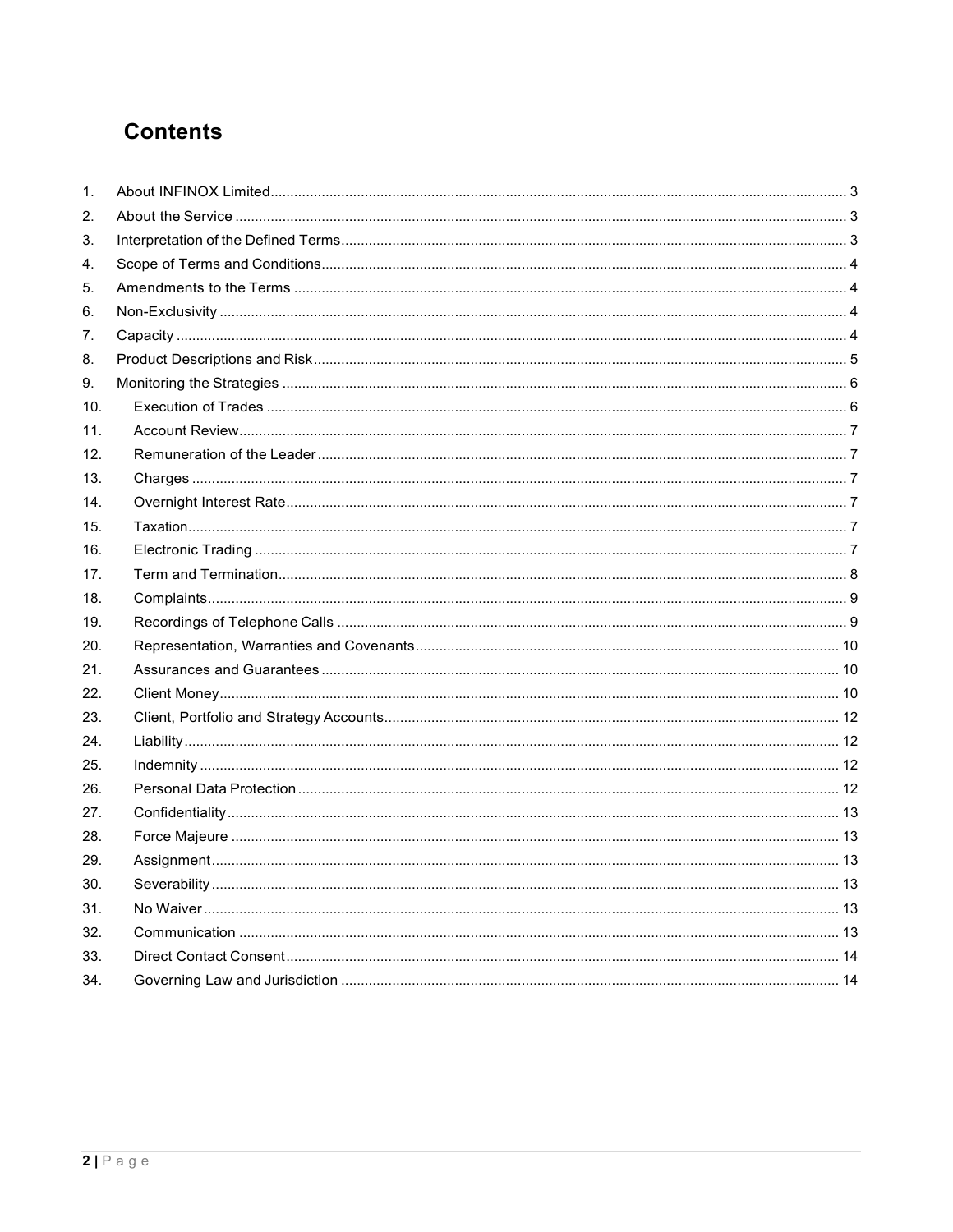# <span id="page-2-0"></span>**1. About INFINOX Limited**

INFINOX Limited ('INFINOX or 'the Firm') is authorized and regulated by the Financial Services Commission of the Republic of Mauritius ("FSC"). Our registered office is 2nd Floor, The Catalyst, Silicon Avenue, 40 Cybercity, Ebene, Mauritius. The Firm has a Global Business Licence to act as an Investment Dealer, issued by the FSC.

#### <span id="page-2-1"></span>**2. About the Service**

- 2.1 INFINOX shall provide to the Investor, non-discretionary management services, excluding any provision for investment or other advice ('the Service'); such service is limited to the execution of the trades selected to be copied, as described herein.
- 2.2 Investors are able to control and manage the Service, through the Trade Copying Platform.
- 2.3 The Trade Copying Platform assists Investors in testing, evaluating and selecting their Strategy(ies) by providing them detailed trading history amongst other trading tools; they should do so bearing in mind all aspects and factors including, but not limited to, the nature of the Strategy(ies) and his/ her investment objectives (i.e. requirement for capital increase and/ or income). Once a Strategy is selected for copying, the Firm receives every trade generated by that specific Strategy and automatically executes them on the Investor's Strategy Account; such trades are made according to (i) the rules set by the Leader and (ii) his/ her understanding of the market conditions at that point in time.
- 2.4 The Investor remains, at all times, solely responsible for both monitoring, selecting and assessing the suitability of one or more Strategies he/ she chooses to copy in addition to the overall performance of the portfolio of Strategies he/ she pursues; the Investor shall be able to simultaneously copy a maximum number of Strategies based on margin availability. The Strategies do not contain and should not be construed as containing investment advice or an investment recommendation or, an offer of or solicitation for entering into any trades.
- 2.5 Once a Strategy is copied and trades are opened, the Investor reserves the right to manually close any of the trades if he/ she believes that this serves better his/ her trading needs and investment or other objectives.
- 2.6 The Investor remains fully responsible for any losses he/ she incurs as a result of him/ her using the Service. Under no circumstances shall the Investor hold the Firm responsible for the non- performance of a Strategy.

# <span id="page-2-2"></span>**3. Interpretation of the Defined Terms**

- 3.1 Unless indicated to the contrary, the defined terms included hereafter shall have a specific meaning and may be used in the singular or plural as appropriate.
- 3.2 'Client Money' shall mean money to be paid into INFINOX by the Client (as defined herein) and shall be held for the Client by INFINOX. It is calculated as money deposited by the Client in his/ her Account, plus or minus any unrealized or realized profit or loss, plus or minus any amount that is due by the Client to the Firm or vice versa.
- 3.3 'INFINOX' shall mean a permanent employee (full-time and part-time), a contractor, a secondee, an officer, a director, an advisor, a consultant or other partner.
- 3.4 'Investor (or the Client)' shall mean either the legal or natural person that has successfully completed the client on-boarding through INFINOX's registration process and received from INFINOX an e-mail detailing his/her account credentials.
- 3.5 'Leader' shall mean either the legal or natural person that is acting as a Strategy developer and provider and generates and sends, real time, through trades that may be copied at the sole discretion of the Investors.
- 3.6 'Overnight Interest Rate' shall mean the amount added or deducted for holding an open trade overnight.
- 3.7 'Portfolio Account' shall mean the account created to hold funds (=free equity) available to be invested into a Strategy.
- 3.8 'Strategy' shall mean the set of trades generated by either a legal or natural person that is acting as a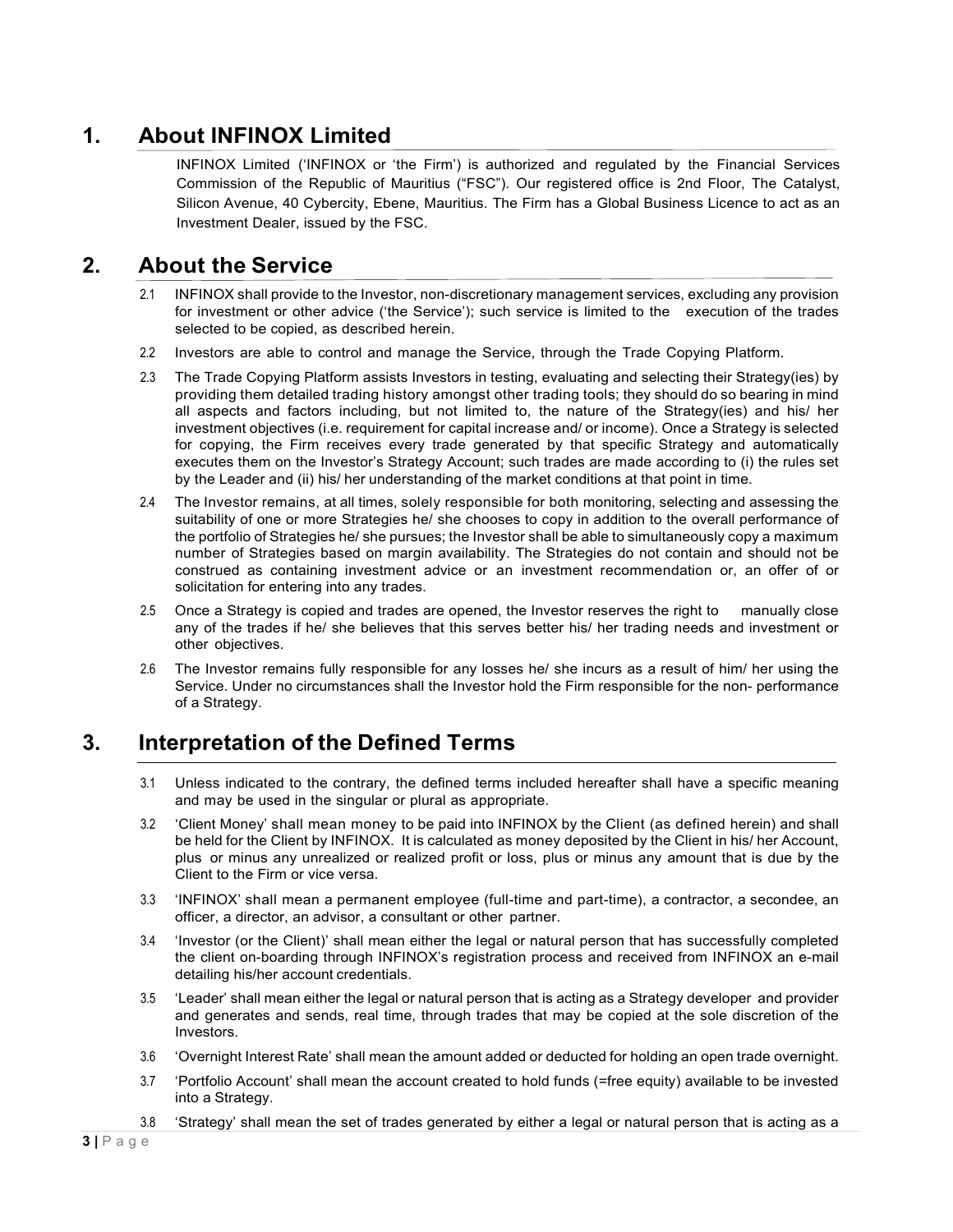Leader and generates and sends, real time, through trades that may be copied, at the sole discretion of the Investor.

- 3.9 'Strategy Account' shall mean the account created to accommodate the trades generated by a specific Strategy that the Investor chooses to copy and therefore hold the total amount of allocated funds to that specific Strategy.
- 3.10 'Trade Copying Platform' shall mean the INFINOX automated trading software platform that has been developed and published by INFINOX for the sole purpose of copying and executing trades automatically during Trading Hours; the Trade Copying Platform gives Investors the option to build an automated trading portfolio. The Firm holds all the intellectual property rights of the Trade Copying Platform.
- 3.11 'Trade Copying Platform User Guide' (as amended from time to time) shall mean the latest version of the guide that may be found at the Firm's main site and forms an integral part of the Terms that describes and represents the operation of the Trade Copying Platform; such guide shall be received by the Investor during the Trade Copying Platform registration process and by accessing Trade Copying Platform, the Investor represents that he/ she read understood and accepted its content.

# <span id="page-3-0"></span>**4. Scope of Terms and Conditions**

- 4.1 These 'INFINOX Trade Copying Terms& Conditions' (as amended from time to time), the Trade Copying Platform User Guide (as amended from time to time) in addition to any information available through INFINOX's main site relating to the Trade Copying Platform (as amended from time to time) (together 'the Terms') form the basis for the provision of the Service (as defined herein).
- 4.2 The Investor agrees that he/she has read, understood and accepted the Terms.
- 4.3 The Terms are legally binding upon the Investor.
- 4.4 The Terms are non-negotiable and override any other agreements, arrangements, express or implied statements made by INFINOX unless the Firm determines -in its sole discretion- that the context requires otherwise.
- 4.5 The Mauritian regulatory rules does not require the Terms to be signed by either the Firm or the Investor in order for both the Firm and the Investor to be legally bound by the Terms.
- 4.6 In case of a conflict among this English text and a text translated in a different language, the English text shall prevail.

# <span id="page-3-1"></span>**5. Amendments to the Terms**

- 5.1 INFINOX reserves the right to amend, at any time, any part of the Terms especially if the Firm deems that such amendments are necessary given an announcement by a regulatory or other authority of a competent jurisdiction. Under such circumstances, the Investor shall be notified through the Firm's main site accordingly and shall reserve the right to accept or reject such amendments during the first seven (7) days from the day the amendment becomes effective. If the Investor chooses to deny any amendment, he/she needs to notify the Firm, as indicated under the 'Communication' section notifying of his/her intention to stop using the Service; the Investor may do so only if there are no open trades or if he/she chooses to stop copying any Strategy(ies).
- 5.2 The Investor understands and accepts that his/her consent is not required for any amendment to be effective immediately.

#### <span id="page-3-2"></span>**6. Non-Exclusivity**

6.1 The Investor understands that INFINOX offers the Trade Copying Platform to a number of Clients. In addition, the Investor agrees that the Firm may take a different course of action in relation to an issue raised by him/her compared to the action taken for another Investor under the same circumstances.

#### <span id="page-3-3"></span>**7. Capacity**

7.1 INFINOX operates on an agency model of execution; this means that through its prime broker the Firm is able to access a pool of liquidity provided by a number of banking institutions that make the market, the so-called liquidity providers (LPs). When an Investor's trade is executed on the best price quote available from an LP the Firm is, in effect, acting as a credit intermediary (or riskless principal) because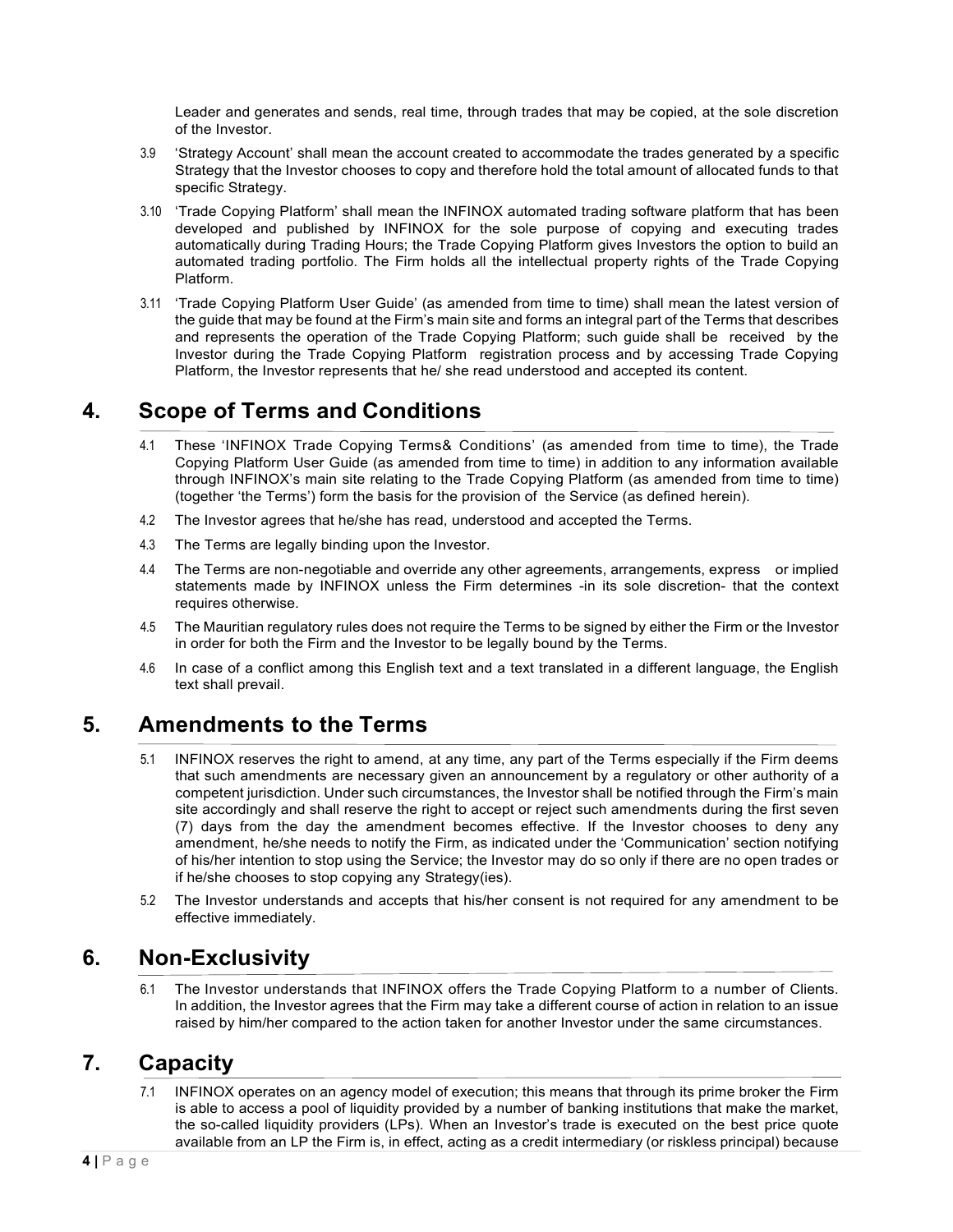it is simultaneously entering into offsetting trades (automatic hedging) with both the Investor and the LP.

- 7.2 Based on the above, INFINOX shall be acting, at all times, as the principal.
- 7.3 The Investor authorizes INFINOX to rely and/or act on any instructions sent by him/her, without the need on the Firm's part for confirming the authenticity of the instruction or the identity of the person communicating the instruction.
- 7.4 The Investor is bound by the Client Categorization Notice; further details on the Client Categorization Policy are available online at the Firm's main site.

#### <span id="page-4-0"></span>**8. Product Descriptions and Risk**

- 8.1 All Strategies are investing in Contracts for Difference ('CFD'); a CFD is an agreement to either buy or sell a contract that reflects the performance of, including amongst others, forex, precious metals, futures and shares; the profit or loss of a CFD is determined by the difference between the price a CFD is bought at and the price is sold at or vice versa. CFDs are traded on margin and it should be noted that no physical delivery of either the CFD or the underlying asset is occurring i.e. if an Investor decides to copy a Strategy that invests in CFDs on shares he/she is merely speculating on the share's value to either increase or decrease.
- 8.2 Strategies investing in CFDs fluctuate in value during the day; the price movements of CFDs are determined by a number of factors including but not limited to speculation and availability of market information. Under abnormal market conditions, CFDs may fluctuate rapidly to reflect unforeseeable events that cannot be controlled either by the Firm or the Investor. CFD prices are influenced by, amongst other things, implementation of governmental, agricultural, commercial and trade programs and policies and national and international socioeconomic and political events. Prior to copying a Strategy that invests in CFDs, an Investor needs to ensure that he/she understands all the risks involved. Due to the fact that CFDs are leveraged products, copying a Strategy that invests in CFDs may not be suitable for all Investors and independent advice should be sought, if necessary. Any potential for profit must be balanced alongside prudent risk management given that significant losses may be generated over a very short period of time when such a Strategy is copied. An Investor may be generated over a very short period of time when such a Strategy should not engage in the Service unless he/ she understands all the risks involved.
- 8.3 CFDs are complex financial products, which have no set maturity date. CFDs and Strategies that invest in CFDs are leveraged products; therefore, these may incur a high level of risk and can result in the loss of all of the Investor's invested capital. However, INFINOX operates on a 'negative balance protection' basis; this means that an Investor cannot lose more than his/her initial investment and assumes an open-ended liability since the Firm is fully responsible for covering any negative balance incurred and protect the Investor at no additional cost. Interest is not guaranteed. The Investor should not risk more than he/she is prepared to lose.
- 8.4 Before deciding to copy a Strategy, the Investor shall ensure that he/she understands the risks involved and take into account his/her level of experience. When copying a Strategy, the Investor is effectively entering into one or more over-the-counter ('OTC') transactions; this implies that any trades opened with INFINOX cannot be closed with any other entity. OTC trades may involve a greater risk compared to trades occurring on regulated markets, for example traditional exchanges; this is due to the fact that in OTC trades there is no central counterparty and either party to the transaction bears certain credit risk (or risk of default).
- 8.5 Back-tested performance has several inherent limitations, some of which are described herein. Under no circumstances, the Firm represents that any Strategy is or is likely to achieve profits or losses similar to the ones presented in the 'Back test & Forecasts Results' section of each Strategy. In fact, there may be sharp differences among back tested performance and actual performance subsequently achieved by any particular Strategy due to a number of reasons including but not limited to the fact that a Strategy started investing or stopped investing in a CFD. One of the limitations of back-tested performance is that they are generally prepared with the benefit of hindsight. In addition, back-tested trading does not involve financial risk, and no back-tested trading record can completely account for the impact of financial risk in actual trading. By accepting these Terms, the Investor understands and accepts the limitations of using back-testing to simulate real time trading.
- 8.6 The Investor understands and accepts that all Strategies have a fixed leverage (= or gearing) of up to 1:200.
- 8.7 It is important that the Investor understands the nature of the risks involved in the Service; such risks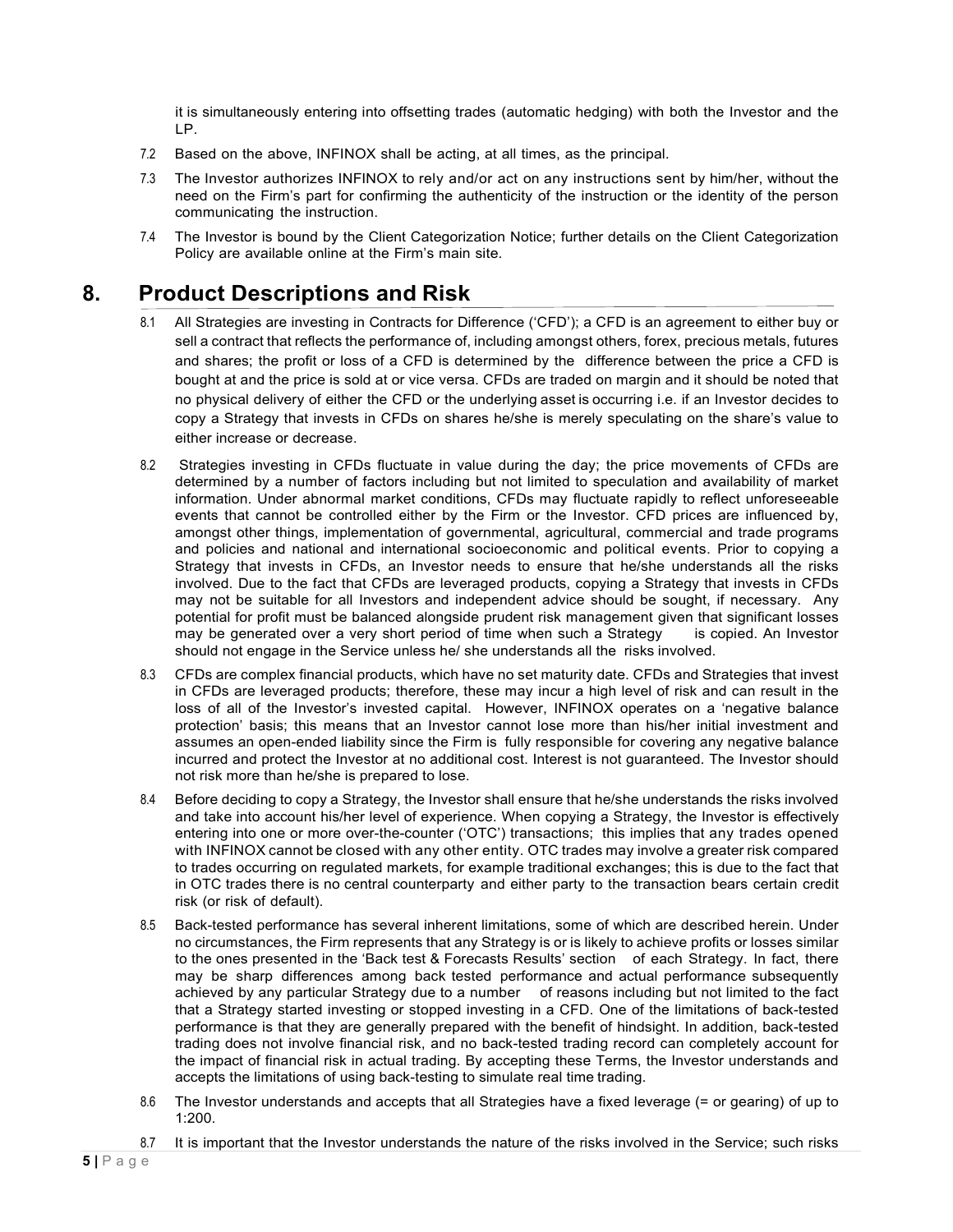are multi-faceted, and the Firm exercises best endeavours to highlight the main potential risks; the Investor shall bear in mind that each Strategy has different components compared to others and bears specific characteristics; therefore, the Investor should not consider each Strategy in isolation but his/her portfolio of Strategies in general.

- 8.8 The Investor understands and accepts that Trade Copying Platform is an automated trading software platform provided by the Firm on an 'as is' basis and it cannot be guaranteed that it is free from any errors. In addition, the Investor understands and accepts that by using the Services he is exposed to risks associated with the use of computers and date feed systems relied on by INFINOX; thus, the Investor agrees that such risks may include, but are not limited to, failure of hardware, software or communication lines or systems and/or inaccurate external data feeds provided by third-party vendors. Consequently, the Firm shall not be held responsible for any loss the Investor may incur as a result of using the Service.
- 8.9 The Investor authorizes the Firm to facilitate the execution of any trades generated by a Strategy that is copied by the Investor without further direction or confirmation from the Investor. The Investor is excluded from sending any instructions to the Firm for the opening of a trade through the Trade Copying Platform.
- 8.10 Once a Strategy is mirrored by one or more Investors the Firm shall bear no responsibility for investigating the rationale behind any on-going developments of such a Strategy; this is to the absolute discretion of the Leader, subject to paragraph 9.1 of the Terms.
- 8.11 INFINOX does not consider the Investor's personal investment or other objectives or financial situation at the time of publishing a Strategy through the Trade Copying Platform. INFINOX does not assume any liability as to the accuracy or completeness of the information provided for a Strategy, nor any loss arising from any information supplied by any employee of INFINOX, or a related third party.
- 8.12 Past performance is not a guarantee of or prediction of future performance; there is no guarantee that the investment objective of the Strategy shall be achieved. INFINOX does not guarantee the future performance, or any specific level of performance, of the Strategy; the Investor understands and accepts that the above shall be subject to a number of market, currency, economic, political and business factors and that Strategies may not necessarily be profitable.
- 8.13 The Investor agrees that he/she has been provided with full disclosure regarding the risks involved in the service and, after careful consideration, he/she accepts those risks.

#### <span id="page-5-0"></span>**9. Monitoring the Strategies**

- 9.1 The Firm remains committed in exercising best endeavours to monitor the performance of the Strategies under the Trade Copying Platform; such performance shall be measured against certain parameters that relate to a number of factors including but not limited to (i) profitability, (ii) risk, (ii) return and (iii) maximum drawdown (defined as the maximal drop of a Strategy from its running maximum over a given period of time).
- 9.2 If for any reason, a Strategy is removed, the Investor authorizes the Firm to close automatically all open trades at the available bid or ask price; the Firm shall inform the Investor accordingly, at its convenience.

#### <span id="page-5-1"></span>**10. Execution of Trades**

- 10.1 If more than one Investor is copying the same Strategy, the Investor understands and accepts that INFINOX may enter block trade(s) to enhance order execution. INFINOX will only be responsible for using its commercially reasonable efforts to execute, in a timely manner the trade(s) generated by the Strategy(ies).
- 10.2 The Investor acknowledges that the trade(s) generated by a certain Strategy may be executed at a different price compared to the price that the Leader's trades under that specific Strategy may be executed at.
- 10.3 If the Investor chooses to close manually an open trade, then he/she agrees that such trade will be executed at the market price that is available at the time of the execution; this means that the volume received from third party liquidity providers will be automatically aggregated and therefore the trade will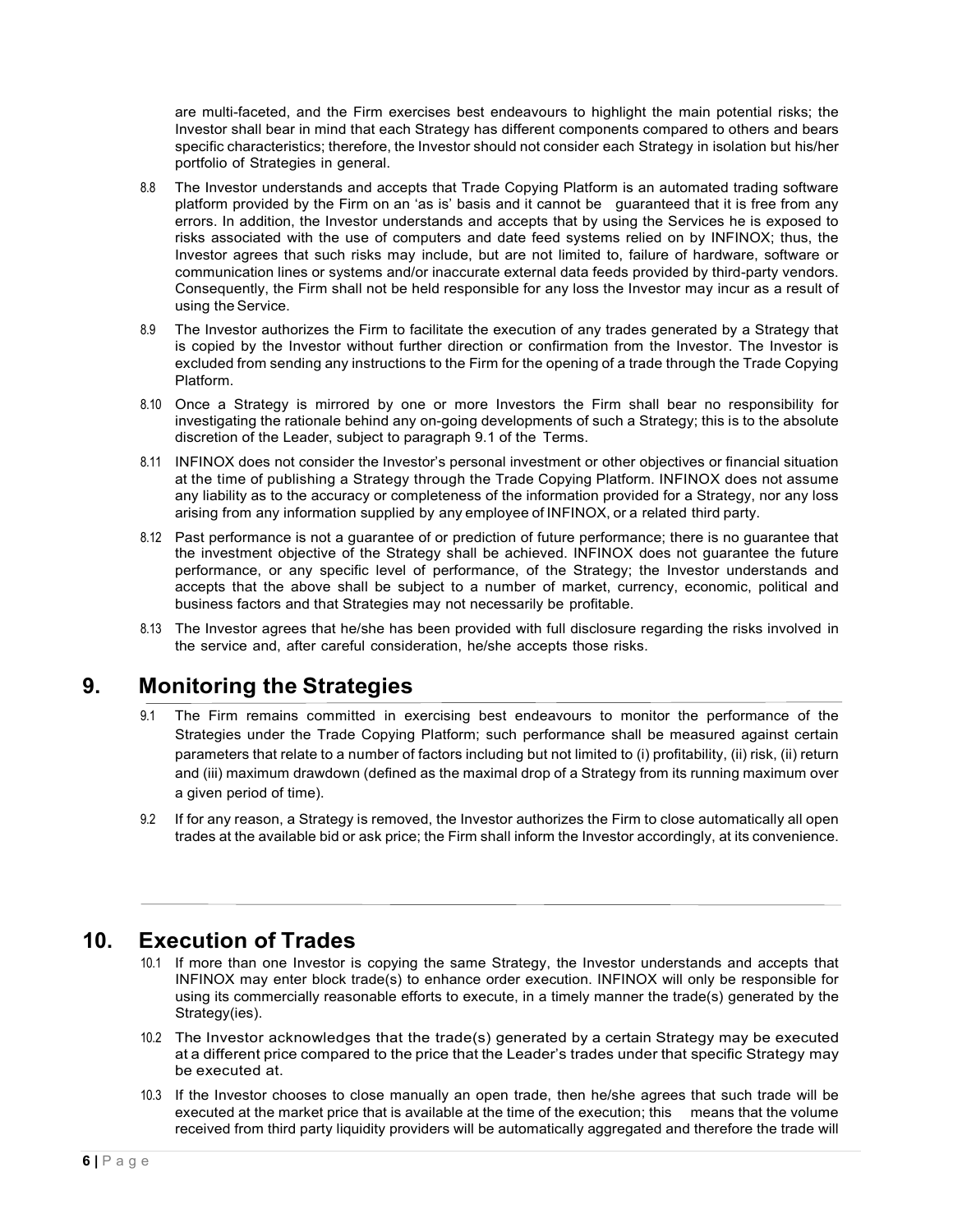be executed at VWAP ('Volume- Weighted Average Price') that is the average and best available price at the time of the execution.

#### <span id="page-6-0"></span>**11. Account Review**

11.1 In lieu of sending trade confirmations via postal mail, the Firm shall provide to the Investor access to view online his/her Portfolio Account and Strategy Account(s) activity, at any time, using his/her Trade Copying Platform credentials. The Trade Copying Platform shall have statements readily available to the Investor detailing the exact open/closed trade(s) and the realized/ unrealized profit or loss. The Investor understands and accepts that he/she needs to carefully review these statements and if he/ she has any questions then the Investor remains responsible for contacting INFINOX immediately.

#### <span id="page-6-1"></span>**12. Remuneration of the Leader**

12.1 For each Strategy copied by the Investor he/she authorizes the Firm to calculate and pay the Leader that developed and provided the specific Strategy a performance fee percent calculated based on any profit realized at the time that the Investor chooses to stop copying the specific Strategy; for reasons of clarity, if the Investor decides to copy the same Strategy more than once he/she understands and accepts that any performance fee shall be calculated individually for each period (= ranging from the time the Investor started copying the specific Strategy until he/she stopped copying the same) and no netting off shall occur in case the same Strategy for a certain period is profitable and for another is loss making.

#### <span id="page-6-2"></span>**13. Charges**

- 13.1 Prior to copying a Strategy, the Investor needs to consider any applicable charges such as commissions and Overnight Interest Rates; such charges can be found online at the Firm's main site. The Investor is solely responsible for requiring clarifications from the Firm in relation to the above, if necessary.
- 13.2 INFINOX reserves the right to change, from time to time, any of the charges applicable without prior written notice to the Investor; the most up-to-date information can be found online at the Firm's main site.
- 13.3 The Investor agrees that any applicable charges shall be instantly deducted from his/her Account and/or portfolio.

#### <span id="page-6-3"></span>**14. Overnight Interest Rate**

- 14.1 Depending on the trades held and the interest rates of the currency pair involved, the Investor's Portfolio Account may either be credited or debited; the operation is conducted at 23:59 Server Time and the resulting amount is automatically converted into US Dollars (\$) the currency that the Investor's Portfolio Account is denominated in.
- 14.2 From Friday to Monday Overnight Interest Rate is charged once and from Wednesday to Thursday this is charged in triple rate; the Overnight Interest Rate of INFINOX derives from the overnight rate provided by third parties such as Bloomberg and/or Reuters; the Firm updates such rates as often as it deems necessary.
	- 14.2.1 Further information regarding the Overnight Interest Rate can be found online at the Firm's main site.

#### <span id="page-6-4"></span>**15. Taxation**

15.1 Although investing in CFDs does not involve taking physical delivery of the underlying financial instrument, independent tax advice should be sought, if necessary, to establish whether the Investor is subject to any tax obligations, including stamp duty.

#### <span id="page-6-5"></span>**16. Electronic Trading**

16.1 The Investor shall ensure that his/her Trade Copying Platform access codes ('the Access Codes') remain, at all times, confidential. If the Investor, under any circumstances, reveals the Access Codes to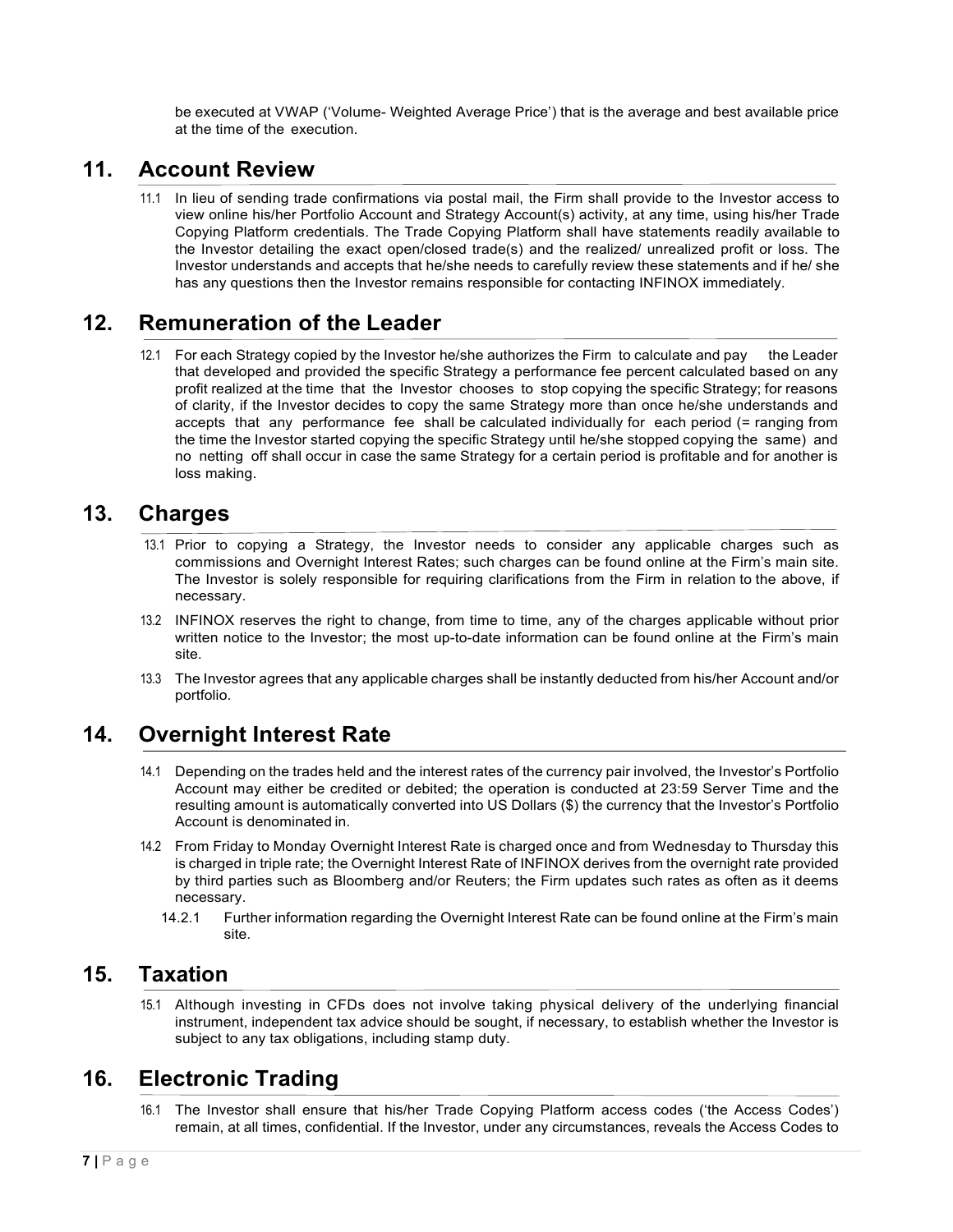either a natural or legal person, the Firm shall bear no responsibility for any loss that arises, including but not limited to financial loss.

- 16.2 The Investor shall immediately inform INFINOX if it comes to his/ her attention that the Access Codes have been used by a third party without his/her express consent. The Investor accepts that INFINOX is unable to identify any instances when a person, other than the Investor, is logging-in to the Trade Copying Platform without the Investor's express consent.
- 16.3 The Investor accepts that INFINOX reserves the right to terminate his/her access to the Trade Copying Platform and/or take any related action in order to ensure and/or restore its orderly operation and/or protect the interests of other Investors and/or the Firm.
- 16.4 The Investor accepts that INFINOX shall bear no responsibility if either a natural or legal person attains through unauthorized access any information, including information regarding an Investor's activity, whilst such information is being transmitted from the Firm (or any other party authorized by the Firm) to an Investor or vice versa; such transmission may either occur through electronic or other means.
- 16.5 The Investor accepts that the Firm shall bear no responsibility for any loss, including but not limited to financial loss, incurred by him/ her due to his/ her inability to access the Trade Copying Platform, if this has been caused: (i) due to the Investor's failure to maintain the Trade Copying Platform updated as required or (ii) due to any other mechanical, software, computer, telecommunications or electronic system failures.
- 16.6 INFINOX is responsible for maintaining Trade Copying Platform updated. Therefore, the Investor accepts that the Firm or a related third party may, from time to time, perform maintenance that may include the unavailability, the restarting, or the refreshing of Trade Copying Platform to ensure its effective and efficient operation; such actions may cause the Trade Copying Platform to become inaccessible for a period of time. The Investor accepts that the Firm shall bear no responsibility for any loss, including financial loss, caused due to any of the above.
- 16.7 The Investor accepts that INFINOX is not an internet service or other provider; consequently, the Investor accepts that INFINOX is not responsible for any failure to provide the service, if such failure arises as a direct or an indirect result of an internet service or other failure.
- 16.8 If for any reason the Investor is unable to access Trade Copying Platform to manually close an open trade, he/ she agrees to contact the Dealing Department to place a verbal instruction, subject to the conditions referred to in the 'Recordings of Telephone Calls' section of the Terms. The Firm reserves the right to reject such verbal instruction if the operator is not satisfied with the Investor's identify or clarity of instruction; under such circumstances, INFINOX reserves the right to request from the Investor to transmit an instruction through another mean. The Investor accepts that at times of excessive activity there might be some delay in connecting over the telephone, especially during the time of important announcements.
- 16.9 The Investor understands and accepts that INFINOX is the sole counterparty and therefore he/ she shall not bring any legal action in tort negligence breach of contract or other against any third party that may be found related in any manner to the Service.

#### <span id="page-7-0"></span>**17. Term and Termination**

- 17.1 These Terms are effective on the date the Investor receives them and shall continue indefinitely until terminated according to the provisions of the Terms.
- 17.2 The Firm reserves the right to immediately terminate the Terms for any reason, at any time, after providing the Investor with a written notice.
- 17.3 The Investor reserves the right to terminate the Terms for any reason, at any time, after providing the Firm with thirty (30) days written notice.
- 17.4 The Terms may be immediately terminated, at any time, by mutual consent if both the Firm and the Investor agree to this.
- 17.5 The Firm reserves the right, at sole discretion, to immediately terminate the Terms if the Investor:
	- ceases, for any reason, to act in good faith;
	- becomes incapable of fulfilling his obligations under the Terms; attempts to or breaches any part of the Terms;
	- violates any rule or regulation of a competent jurisdiction;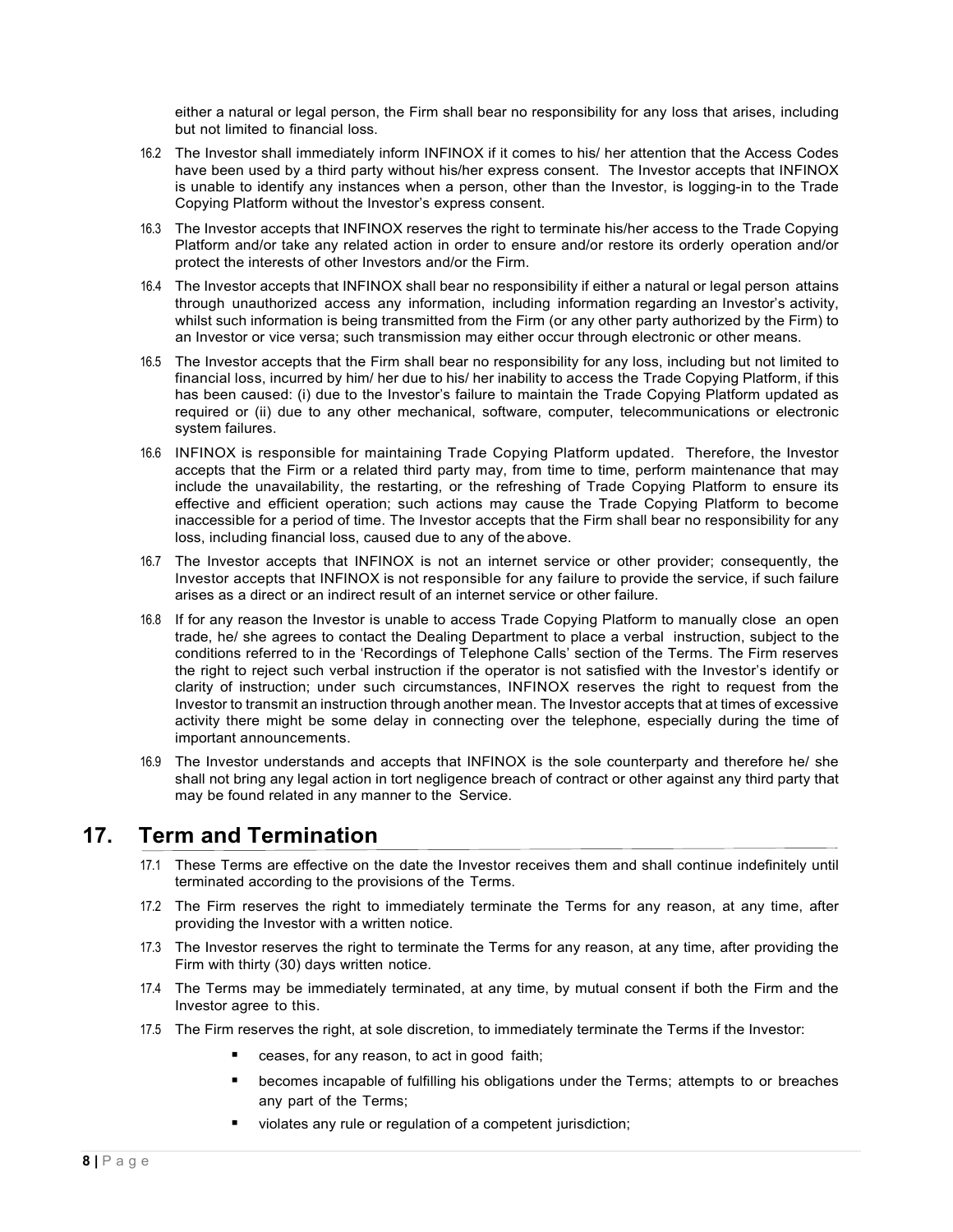- **has an application, order, resolution or other announcement issued against him/her** relating to a voluntary or involuntary liquidation, or insolvency or bankruptcy proceedings; becomes directly or indirectly involved in any type of fraud; and
- does not choose to copy a Strategy for a period of three (3) months.
- 17.6 Any termination of the Terms shall not imply that any of the Investor's obligations cease to exist; the Investor shall be liable to pay to the Firm:
	- any amount that is due to INFINOX:
	- **EXCOM** any expenses that are incurred by INFINOX, as a result of the termination of the Terms; and
	- any damage that has arisen because of an arrangement or settlement.
- 17.7 Upon termination of the Terms, the Firm reserves the right to manually close any open trade(s) at the available bid or ask price and immediately transfer from the Portfolio Account to the Client Account any available Client Money minus any outstanding amount that is due to Firm.

#### <span id="page-8-0"></span>**18. Complaints**

- 18.1 The Investor agrees that a Strategy's poor performance in itself (i.e. a Strategy falling in value) does not constitute a ground for a complaint that can be upheld. The value of a trade generated by a Strategy fluctuates daily; the fact that a Strategy may perform poorly does not necessarily mean that the Firm or the Leader that developed and provided the Strategy acted in negligence. The Firm remains committed in exercising all good faith in resolving satisfactorily any concerns, other than the above mentioned, raised by the Investor.
- 18.2 Complaints shall be addressed, in the first instance, to the Trade Copying Platform Support Department. If the Investor receives a response from the Trade Copying Platform Support Department but deems that the complaint needs to be raised further, then he/she may contact the Compliance Department by email at [support@infinox.com. B](mailto:support@infinox.com.)oth the Trade Copying Platform Support Department and the Compliance Department shall thoroughly examine any complaints, taking into account any information contained in the books and records of the Firm.
- 18.3 A complaint shall include:
	- Investor's full name;
		- the Investor's Client Account or Portfolio Account;
		- the ticket of the affected trade(s), if applicable;
	- **the date time that the issue arose; and**
	- a description of the issue.
- 18.4 A complaint must not include:
	- offensive language directed to either to INFINOX or an INFINOX employee.

#### <span id="page-8-1"></span>**19. Recordings of Telephone Calls**

- 19.1 The content of any telephone call ('the Telephone Record') among the Investor and the Firm may be recorded and saved as a magnetic or electronic record. The Investor agrees that the Firm has the right to use the Telephone Record as it deems necessary, including but not limited to instances of a dispute arising among the Investor and the Firm.
- 19.2 All instructions received from the Investor during a telephone call, in case he/she contacts the Dealing Department for the purpose of instructing them to close an open trade, shall be conclusive and binding unless conditions described in paragraph 15.8 of the Terms are triggered.
- 19.3 INFINOX reserves the right to provide transcripts of such Telephone Records and/or the actual Telephone Records to a regulatory or other authority of a competent authority, without the prior permission of the Investor.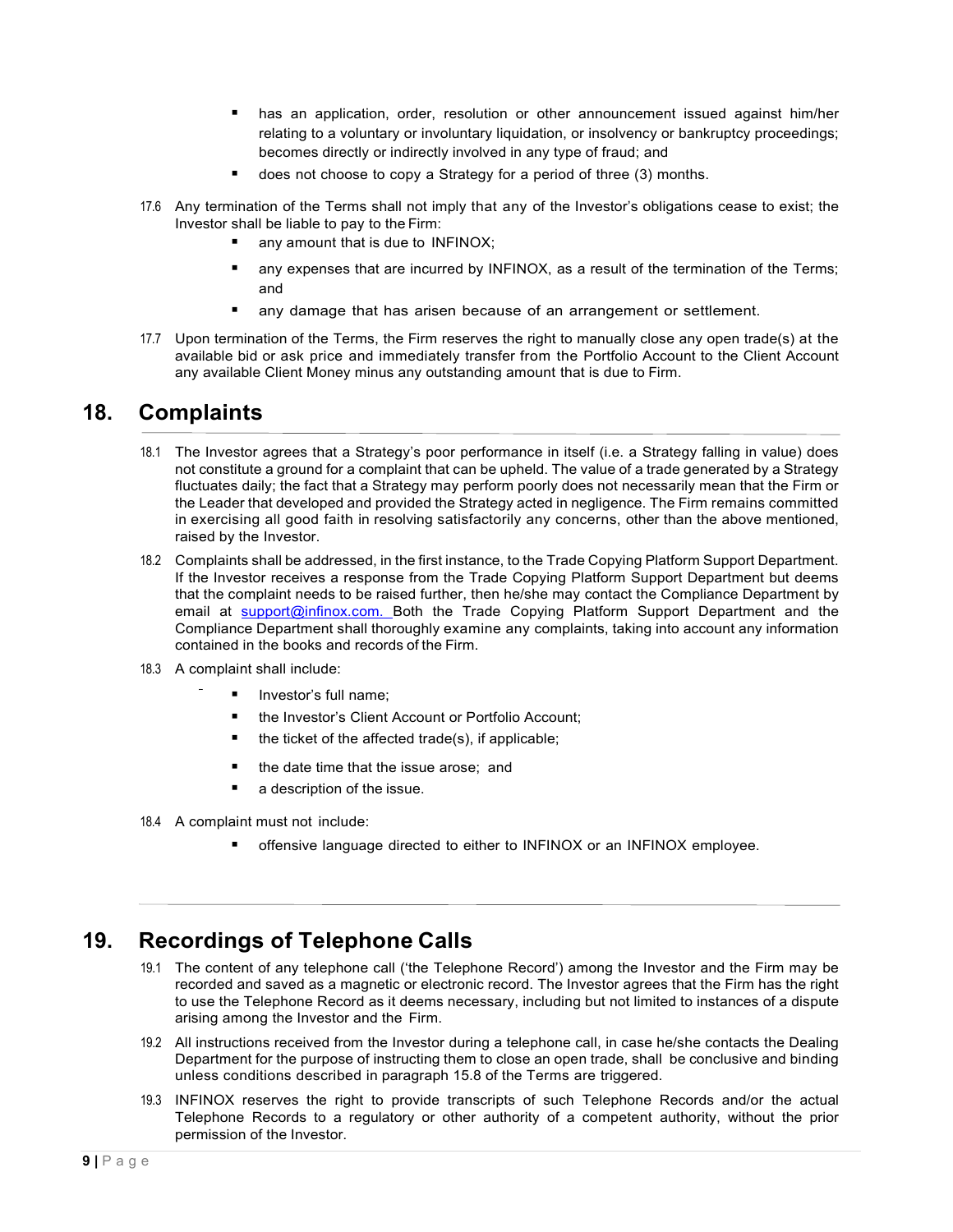#### <span id="page-9-0"></span>**20. Representation, Warranties and Covenants**

20.1 The Investor represents, warrants and covenants that:

- he/she is over 18 (eighteen) years of age (in case the Investor is a natural person) or has full capacity (in case the Investor is a legal person);
- he/she has all the required authority, authorization, consent, regulatory approval, certificate and license (if required) to accept and be bound by the Terms;
- he/she shall not do anything or permit anything to be done that is likely to harm the reputation of the Firm;
	- $\circ$  shall not use the service in connection to any illegal or fraudulent business activity;
	- o he/she has not been coerced or persuaded in any other manner to accept and be bound by the Terms; and
	- o he/she has entered into no other statement (oral or other), or promise of inducement, or understanding that may be contrary to the Terms.
- 20.2 The Investor declares that he/she is fully aware of any implications, including but not limited to any restrictions, set by his/ her local jurisdiction in relation to the service.
- 20.3 The Investor declares that the service is proportional and/ or reasonable to his/her specific financial situation and that independent financial advice has been sought, if this had been necessary.
- 20.4 The Investor accepts that the service shall occur only through Trade Copying Platform as this is available at any given time from the Firm.
- 20.5 If the Investor is more than one natural or legal persons, the Investor's obligations and liability under the Terms shall be joined and several; under the above-mentioned circumstances any communication, including but not limited to a notice and order, shall be construed as delivered to all natural or legal persons that together form an Investor.
- 20.6 The Investor accepts the fact that INFINOX shall have a lien on any amount that is deposited in his/her Client Account, Trading Account or Strategy Account(s) that are due from the Investor to the Firm. Although the Firm does not need the Investor's consent in order to exercise the lien the Firm shall notify him/her of its intention, if necessary.
- 20.7 The Investor represents that if an amount is due for payment to INFINOX, the Firm shall be entitled to debit the Investor's Client Account or Portfolio Account, accordingly.
- 20.8 The Investor understands and accepts that no physical delivery of a CFD's underlying instrument (or reference instrument) shall occur.
- 20.9 The Investor agrees to immediately notify the Firm, in writing, in the event that either of the above mentioned should change.

#### <span id="page-9-1"></span>**21. Assurances and Guarantees**

- 21.1 The Investor assures and guarantees that:
	- the Client Money belong to him/her and are free of any lien, charge, pledge or other encumbrance;
	- the Client Money are not the result direct or indirect proceeds of any illegal act or omission or product of any criminal activity; and
	- he/she acts for his/herself and is not a representative or trustee of a third person unless he/she produces to the satisfaction of the Firm document(s) to the contrary.
- 21.2 The Investor assures and guarantees the authenticity and validity of any document(s) sent to INFINOX at any given time.

#### <span id="page-9-2"></span>**22. Client Money**

22.1 Unless otherwise indicated, INFINOX shall deposit any Client Money in one or more segregated account(s) held with an investment-grade institution, separated from the Firm's money; this means that Client Money is treated as belonging to the Investor and under no circumstances the Firm shall use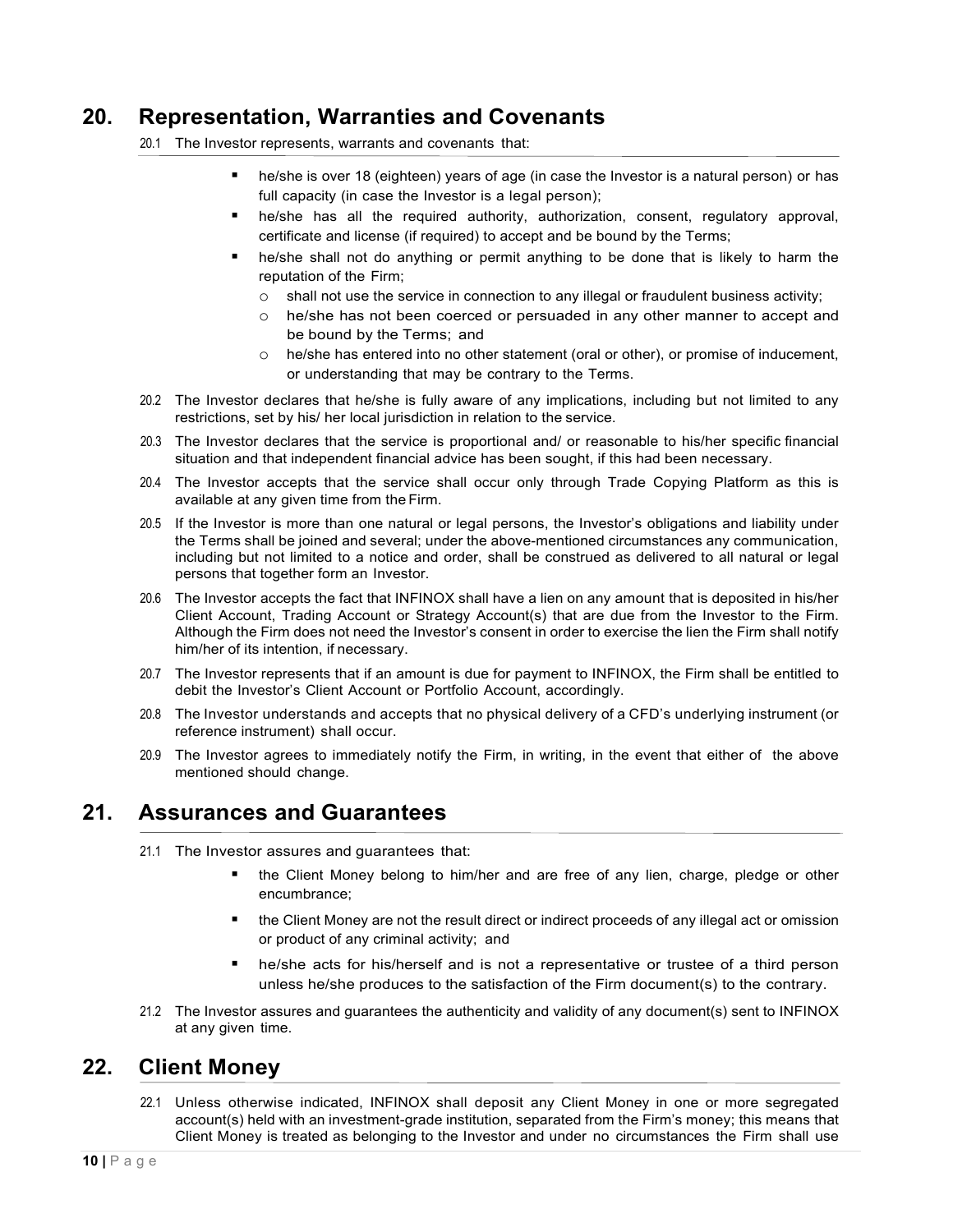such Client Money, at any time, to meet any of its obligations. The Client Money shall be pooled with money belonging to other Investor and clients of the Firm therefore an individual Investor shall not have a claim against a specific sum in a specific account, in the event of insolvency. An Investor's claim shall be against the Client Money pool in general. INFINOX shall exercise all due skill, care and diligence in the selection, appointment and periodic review of the institution where the Client Money is deposited. It should be noted, that segregated account(s) shall be established, maintained and operated according to the applicable rules and regulations. INFINOX shall give instructions to the investment-grade institution(s) regarding any transfer and/or movement(s) of the Client Money. If the Investor has any Open Position(s) the Firm reserves the right, at any time and at the Firm's sole discretion, to set-off any unrealized losses incurred in respect of an Open Position against any of the Client Money that is held by the Firm to the Investor's credit. In effect, this means that the Firm, based on the conditions referred to above, may transfer any part of any unrealized losses from an investment- grade institution to an account of INFINOX. At the same time, INFINOX may transfer any unrealized profit incurred as a result of an Open Position from a Firm account to a Client Money account held in an investment-grade institution.

- 22.2 INFINOX is not obliged to pay interest to the Investor for any Client Money deposited at his/ her INFINOX Client Account.
- 22.3 The Investor reserves the right to withdraw, at any time, any part of the Client Money that is equal to his/her free equity (as this amount is represented in Trade Copying Platform) in addition to any Client Money that may be found in the Investor's Client Account. Any such requests may take up to three (3) business days in order to be processed. The Firm reserves the right to request additional information and/or documentation to satisfy itself that the request is legitimate. The Investor accepts that under such circumstances there may be a delay in processing his/her request. In addition, INFINOX reserves the right to reject such a request if it deems that this may not be legitimate.
- 22.4 The Investor accepts that his/her Client Money shall be deposited in his/ her INFINOX Client Account on the value date received, net of any transfer fees or other charges incurred by INFINOX that are imposed by the banking or other institution (or intermediary involved in the process) that holds the Client Money.
- 22.5 The Investor understands that the Client Money shall be deposited in his/her INFINOX Client Account only if the Firm is satisfied that the sender of the Client Money is the Investor; if INFINOX is not satisfied as to the above then the Firm has the right to reject the Client Money and return them to the remitter net of any transfer fees or other charges incurred by INFINOX, using the same transfer method as the one through which it originally received the Client Money.
- 22.6 The Investor accepts that withdrawal of any part of the Client Money shall be concluded using the same transfer method and the same remitter as the one which the Firm originally received the Client Money from; under such circumstances, INFINOX shall return the part of the Client Money requested net of any transfer fees or other charges incurred by INFINOX.
- 22.7 INFINOX reserves the right to decline a withdrawal that the Investor requested using a specific transfer method and has the right to suggest an alternative.
- 22.8 If, at any time, INFINOX is not satisfied with the documentation provided by the Investor in relation to the withdrawal/deposit, the Firm reserves the right to reverse to the remitter any part of the Client Money net of any transfer fees or other charges incurred by INFINOX, using the same transfer method as the one through which it originally received the Client Money.
- 22.9 The Investor accepts that the banking or other institution may reverse any part of the Client Money, for any reason; as a result, the Firm shall immediately reverse the respective amount fromtheInvestor'sINFINOXClientAccountorfromhis/herPortfolioAccountnetofany transfer fees or other charges incurred by INFINOX, using the same transfer method as the one through which it originally received the Client Money. The Investor accepts that this may result in to a negative balance in either his/ her INFINOX Client Account or his/her Portfolio Account; under such circumstances, the Firm may merge the funds held in the Investor's INFINOX Client Account or his/her Portfolio Account as described above.
- 22.10 The Investor accepts that any requests that relate to the administration of his/her INFINOX Client Account or his/her Portfolio Account shall be made through INFINOX.
- 22.11 INFINOX shall take all reasonable steps to ensure that the Investor is informed regarding the progress of any requests referred to in the 'Client Money' section, specifically in relation to the expected processing time and the need for any, or any further, documentation that if not in place may delay the processing.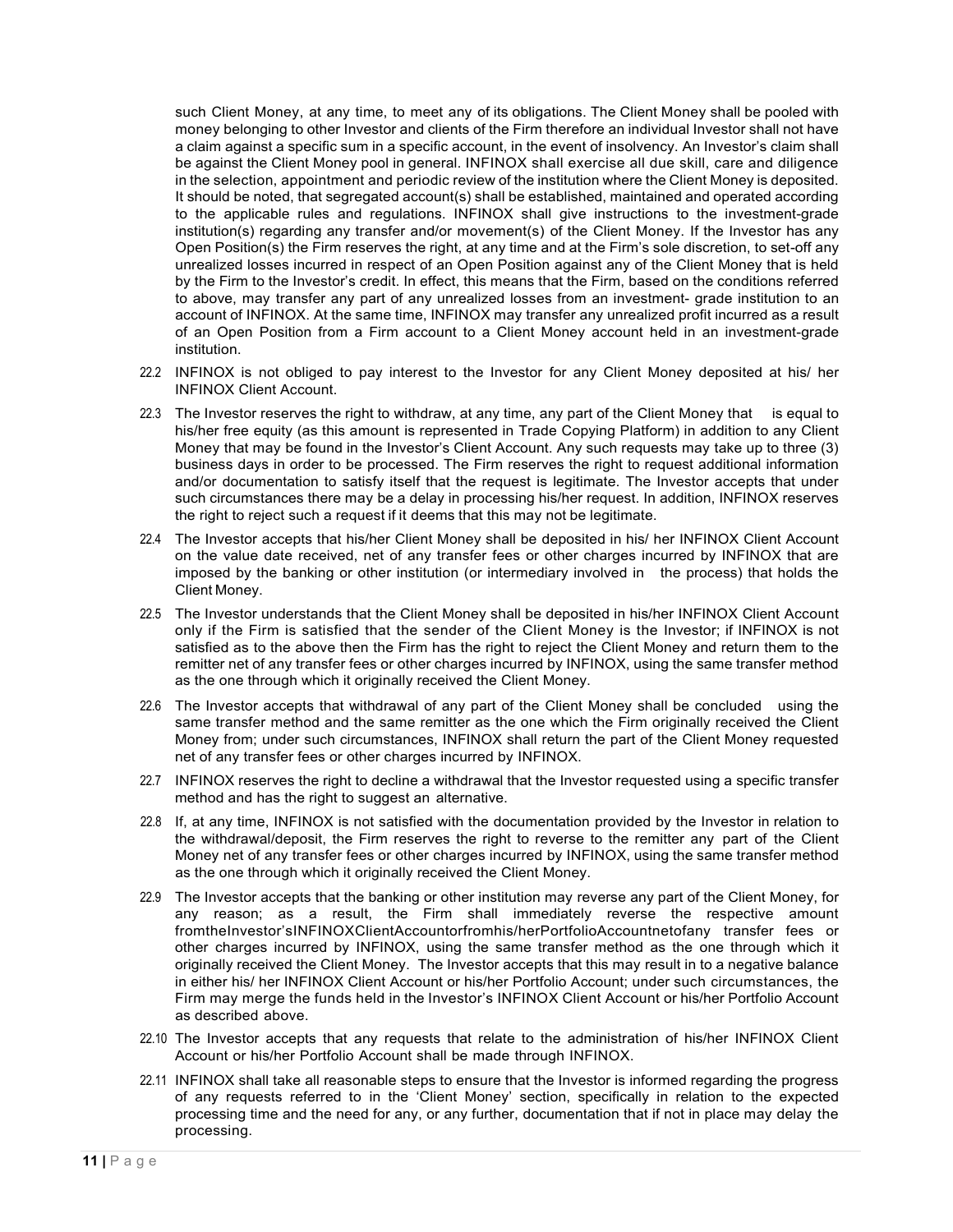- 22.12 If the Investor's INFINOX Client Account or his/ her Portfolio Account is inactive for a calendar year, INFINOX reserves the right to charge an account maintenance fee of USD\$15 (or currency equivalent) for maintaining them.
- 22.13 If the Investor's INFINOX Client Account or his/her Portfolio Account have funds of less than USD\$15 (or currency equivalent), the Firm reserves the right to close the account, after notifying the Investor accordingly, and charging him a relevant fee.

# <span id="page-11-0"></span>**23. Client, Portfolio and Strategy Accounts**

23.1 By accepting the Terms, the Investor authorizes the Firm to automatically create on his/her behalf one (1) Client and one (1) Portfolio Account. The Client Account shall be used by the Investor solely for the purpose of safe- keeping any Client Money that he/she is not interested in allocating to a Strategy. Inversely, the Investor shall transfer to the Portfolio Account any part of the Client Money that he/she is interested in allocating to a Strategy. For each Strategy that the Investor decides to copy one (1) Strategy Account shall be automatically created by the Firm. If, for any reason, the Investor decides to stop copying a Strategy any profit, subject to paragraph 12.1, shall be automatically transferred to the Portfolio Account; from there on the Investor should decide if he/she should use the equity to copy another Strategy, or re-start copying the same Strategy, or transfer the equity to his/her Client Account.

### <span id="page-11-1"></span>**24. Liability**

- 24.1 INFINOX bears no responsibility for any loss that arises as a result of a system failure, including but not limited to:
	- hardware or software failure, malfunction or misuse either on the Investor's side or the Firm's or both;
	- poor internet connection either on the Investor's side or the Firm's or both; incorrect settings in Trade Copying Platform; and
	- delayed updates in Trade Copying Platform.
- 24.2 INFINOXshallbearnoresponsibilityforanyactoromissionconcludedbyeitheranaturalor legal person that provides the Firm with information in relation to the execution of an Investor's trades unless such acts or omission can have been the result of negligence or fraud on behalf of INFINOX.
- 24.3 INFINOX shall bear no responsibility for any loss of opportunity that results in reduction in the value of an Investor's trades, regardless of the cause of such reduction, except to the extent that the reduction occurred as a direct consequence of the Firm's deliberate act or omission.
- 24.4 INFINOX shall bear no responsibility for any loss incurred as a result of the act or omission of a banking or credit institution or its employees, including but not limited to instances of false or misleading information provided.

#### <span id="page-11-2"></span>**25. Indemnity**

25.1 The Investor, to the fullest extent permitted by applicable legislation, shall indemnify and hold harmless the Firm, its officers, directors, employees, advisors, consultants or other partners for any direct, indirect, punitive, incidental, special, consequential damages or any damages, including but not limited to, damages for loss of use, data or profits, based on contract, tort, negligence or strict liability or other loss that may arise in relation to the Terms.

#### <span id="page-11-3"></span>**26. Personal Data Protection**

- 26.1 INFINOX's Privacy Policy includes personal data protection information.
- 26.2 The Investor accepts and consents that INFINOX may, from time to time, contractually engage companies for statistical purposes in order to improve the Firm's processes and procedures; as a result, some or all of the Investor's personal data may be disclosed on an anonymous and/or aggregated basis only.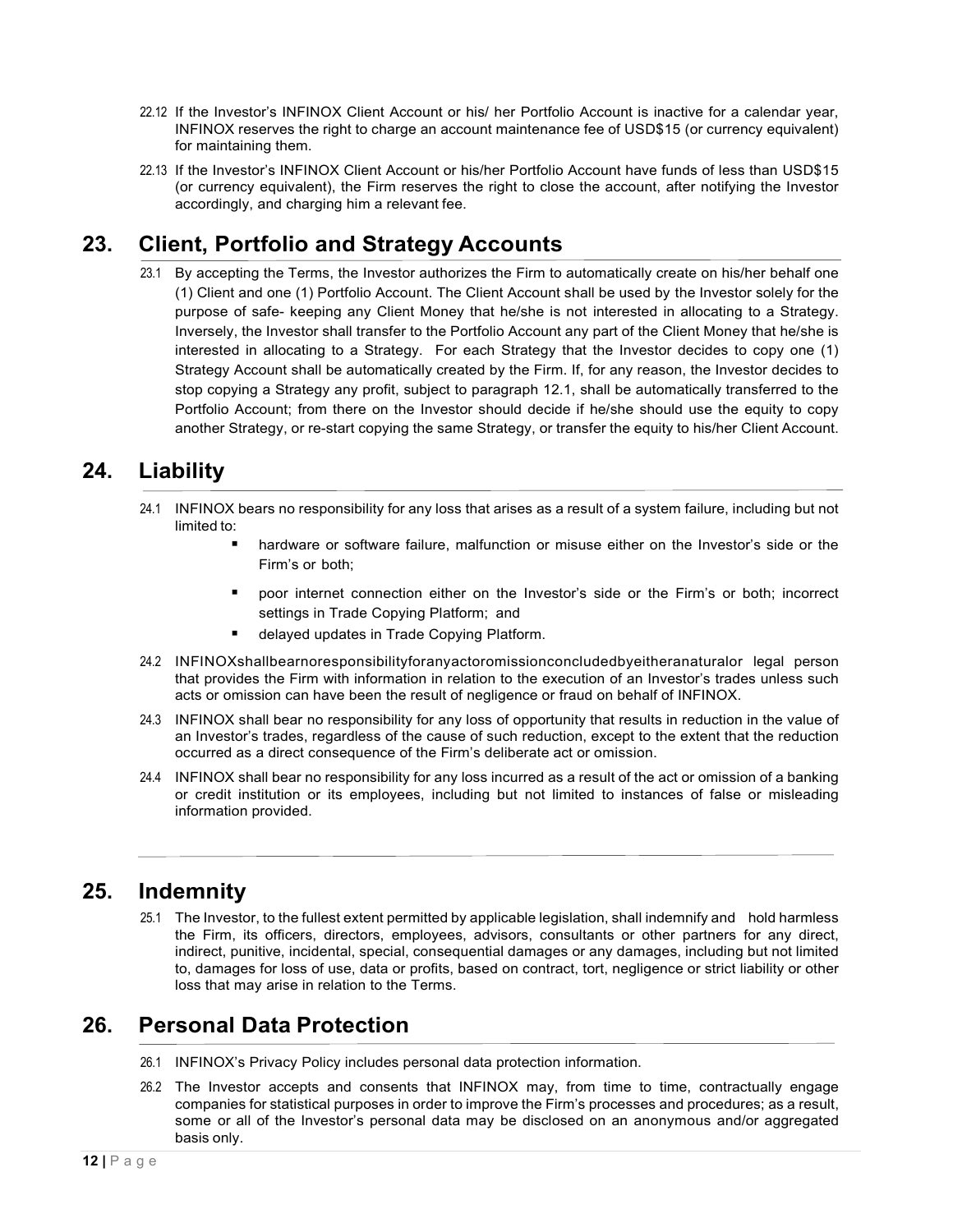# <span id="page-12-0"></span>**27. Confidentiality**

27.1 The Investor understands and accepts that if a financial or other regulatory authority or a court or tribunal of a competent jurisdiction enquires about the subject matter of the Terms and/or anything that relates to the Terms, the Firm shall only provide the information needed and nothing further; paragraph 26.1 shall survive termination.

#### <span id="page-12-1"></span>**28. Force Majeure**

- 28.1 INFINOX shall not be liable for any delay in performing any of its obligations under the Terms if such delay is caused by circumstances beyond the reasonable control of the Firm; hence, INFINOX shall be entitled to a reasonable extension of time to perform its obligations. The Investor shall accept any loss that arises from any event that is categorized by INFINOX, at sole discretion, as a force majeure event. INFINOX shall exercise best endeavors in informing the Investor of such an event.
- 28.2 A force majeure event is as an event or circumstance, including but not limited to any natural, technological, political, governmental, social, economic, act of God or similar event or circumstance that occurred after a transaction in a financial instrument occurred and such event or circumstance has not been anticipated at the date of entering into the transaction. In addition to the above, a force majeure event may include instances of illegitimate actions against the INFINOX systems (including but not limited to the INFINOX servers) that may be outside the control of the Firm.

#### <span id="page-12-2"></span>**29. Assignment**

29.1 The Investor shall not, under any circumstances, assign or transfer any of his/her rights and/ or obligations under the Terms to any other natural or legal person.

#### <span id="page-12-3"></span>**30. Severability**

30.1 If, for any reason, any part of the Terms is held by a court or tribunal of a competent jurisdiction to be unenforceable, the Terms remaining shall be in full force and effect.

#### <span id="page-12-4"></span>**31. No Waiver**

31.1 No failure or delay on the part of the Firm in exercising any right under the Terms shall operate as a waiver of, or impair, any such right. No single or partial exercise of any such right shall preclude any other or further exercise thereof or the exercise of any other rights. No waiver of any such right shall be deemed a waiver or modification of any other right under the Terms.

#### <span id="page-12-5"></span>**32. Communication**

- 32.1 Unless specifically instructed to the contrary any notice, instruction, request or other communication relating to the Terms shall be sent by the Investor to the Firm through postal mail or electronic mail or fax to the addresses or number that appear in paragraph 31.2. Any notice, instruction, request or other communication sent by the Investor to the Firm shall be effective once received.
- 32.2 Address: 2<sup>nd</sup> Floor, The Catalyst, Silicon Avenue, 40 Cybercity, Ebene, Mauritius

Email: [support@infinox.com.](mailto:support@infinox.com.)

- 32.3 Unless specifically instructed to the contrary any notice, instruction, request or other communication relating to the Terms shall be sent by the Firm to the Investor through mail or electronic mail or fax to the most up- dated addresses or number provided by the Investor.
- 32.4 INFINOX bears no responsibility for any loss that arises as a result of delayed, un- delivered or unreceived communication sent by the Firm to the Investor and vice versa.